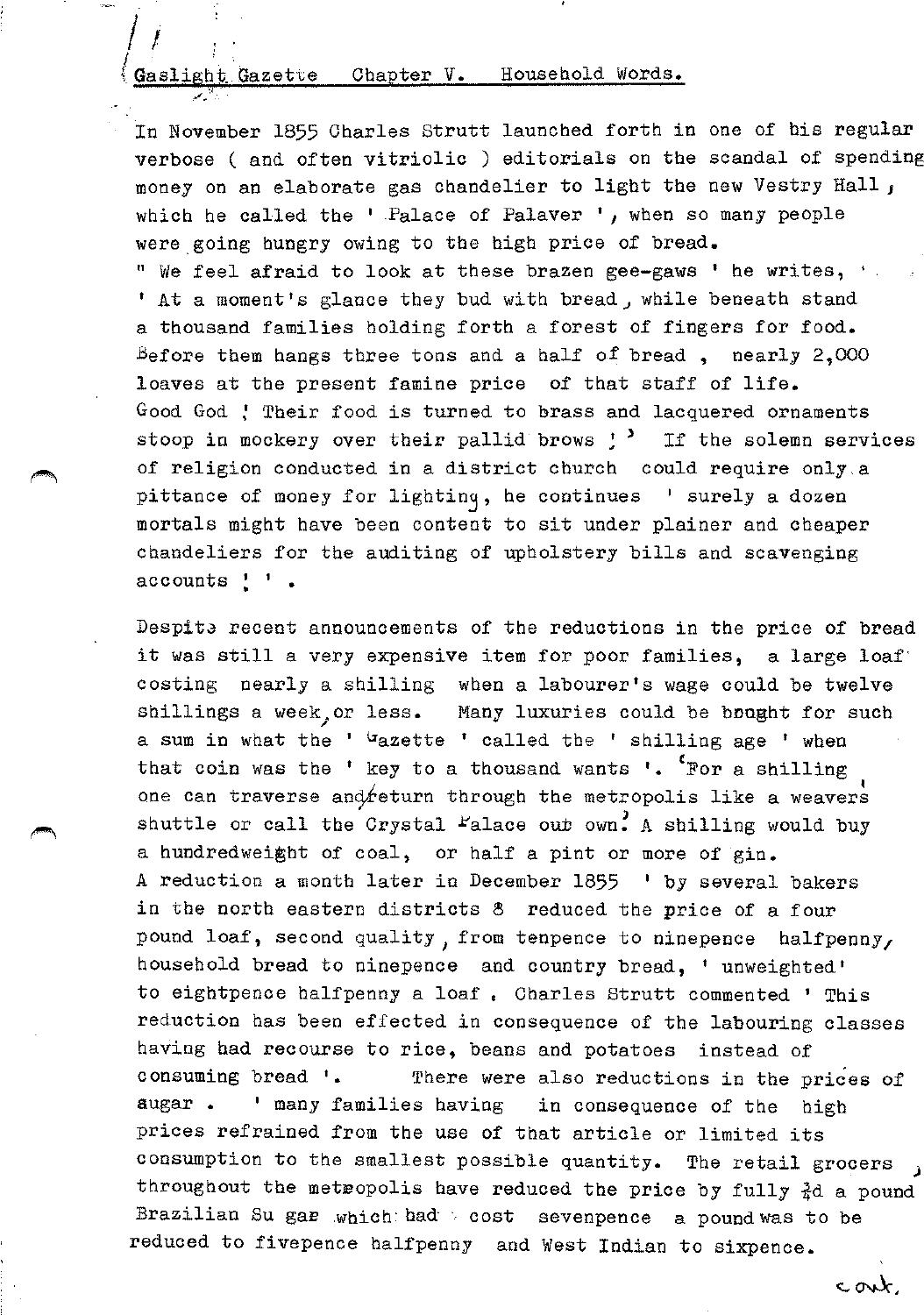Whether it was high bread prices or a more progressive attitude to diet, Gazette ' readers were informed in October 1855 that ' operatives ( the 19th century term for workmen ) in Cornwall considered ripe apples nearly as nourishing as bread. ' This fruit has not hitherto, been sufficiently estimated in this country ' the report continues. ' Besides contributing a large proportion of sugar, mucilage and other nutritive materials it contains a fine pombination of vegetable acids, extractive substances and aromatic principles as to act powerfully in the capacity of refrigeratives *1* tonics, and antiseptics. When freely used at the season of ripeness by agricultural labourers, they prevent debility, strengthen digestion, correct putrifactive tendences in bitrogenous food, avert scurvy and probably strengthen and maintain the pursuit of productive labour. ( almost as good in fact as Francis' Samaratin Oil and some of the other patent medicines mentioned earlier ! ).

Henry Mayhew took a detailed interest in the feeding habits of the ~ondon Poor, quoting diets which were heavily weighted in favour of beer and other forms of alcohol rather than bread, and completed by stodge, with an almost complete lack of any kind of vegetable other than potatoes. Even these were under threat, since the potato blight in Ireland in the middle of the hungry forties<sup>)</sup> and this may have inspired the horticulturalists to look for an alternative and in one of the earlier issues of the ' $G$  azette ' Editor Strutt had reported 'Our old friend the potato, companion to chop and steak  $\prime$ is threatened to be supplanted by a new esculent. In the gardens of the Horticultural Saciety at Chiswick are growing two plants of 0hinese Yam which is expected to become naturalised and prove an excellent substitute for potatoes ' , He was not to know that it would be a century at least, plus an influx of West Indian immigrants, before yams would be seen in any numbers in the shops and street markets of English cities.

The ' Gazette's household tips do nothing to improve the picture  $\mathsf{o}\xi$ Victorian culinary pleasures • Take for instance that for the Preservation of Butter. ' Powder finely and mix together two parts of best salt and one part loaf sugar and one part of nitre ( salt petre or nitrate of potash used in making gunpowder  $\prime$  ). To each pound of putter, well cleansed from the milk, add one. ounce of the compound. It should not be used under a month. An additional tip is ' it may be useful to know that the butter having an unpleasant flavour may be improved by the addition of two teaspoons *6F*  . l.

 $\circ$ art.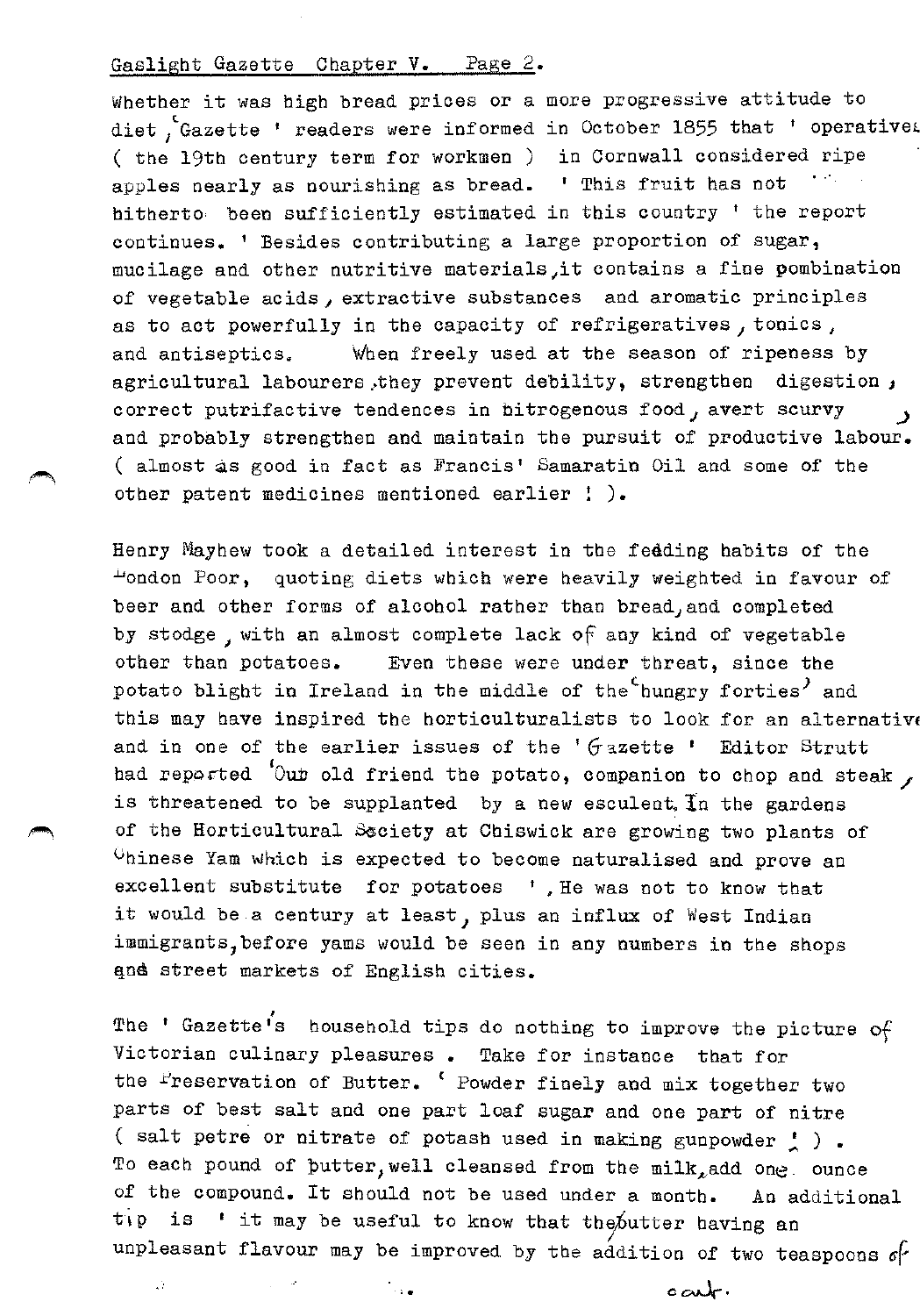bicarbonate of soda to three pounds of butter . Its turnipy  $\int$  lavour could aJsobe prevented by only feeding the cows with turnips immediately after milking them.<sup>7</sup> If it appears strange that an urban newspaper should be giving advice on cow feeding one has to realise that milk was only just being transported into towns since the construction of the railways and many cow keepers still kept beasts in back yards or even in cellars. Mayhew noted that during the summer months milk was sold in Smithfield,Billingsgate and other markets and on Sundays in Battersea Fields, Clapham Common, Camberwell Green and Hampstead <sup>n</sup>eath . The sellers were men who wore smocks and carried the milk in pails, hung from a yoke, as did the usual street sellers. The milk they sold was skim and even then was watered down still further to increase their profit on a halfpenny for a half pint • Milk was also sold as a novelty straight from the cow in St  $\theta$  ames  $\pm$  ark where there were usually eight stands with cows in the summer but only fow in winter

Whether the butter sold at the West End Provision Warehouse in Dorvulle Road, Hammersmith, had a turnippy flavour or not  $j$  it cost tenpence a pound or ls  $3d$  for  $'$  the very best Aylesbury  $'$  which one also hopes did not contain ingredients such as saltpetre , Mr William Wells, the proprietor in his ' Gazette ' advertisement acknowledges the 'very liberal patronage he has received 'since his acquisition of the business there and also announces prices of a shilling a pound for coffee and fourpence for raisins. A tax made tea very expensive and even the good news of ' Fourpence more off tea ' still brought the price of fine pearl leaf gun powder<sup>?</sup> to four shillings a pound at Nicholas Hall & Co 135 Edgware Koad.

Meat was comparatively cheap compared to some other commodities, Aendalls Provision Store, at Notting Hill Gate had  $u$ artmoo.r Forest Mutton at  $6\frac{1}{2}d$  apound and  $\mu$ airy Fed Pork "egs or Prime" Ox Beef  $Spin$  or  $K$  ibs for 8d a pound. Most meat was brought into London ' on the hoof ' and the animals slaughtered in the backyards of butchers'shops with all the attendant unpleasant sights, smells and sounds. The recent heath legislation had included slaughter houses but they were not very strictly enforced any more than those on butchers shops, which may have presented a favourable front to their lady customers and cooks but where unmentionable things went on in the backrooms and cellars. The sausage did not get its bad name for nothing  $, \cdot$ .

Carl 2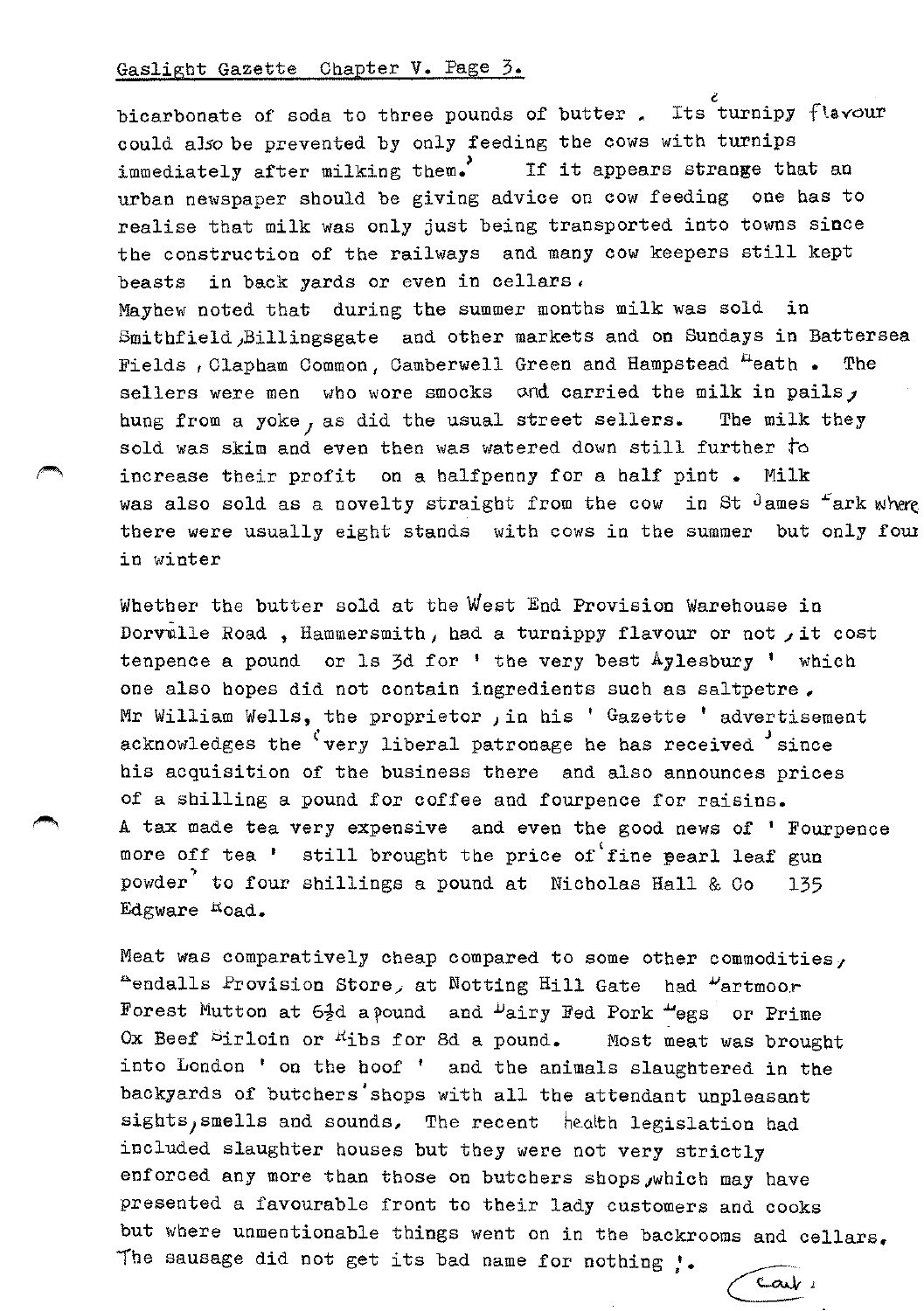The Brompton Road, now one of London's mmartest thoroughfares  $\prime$ was anything but that when  $\Box$  Mr Charles Henry Harrod opened a groxery shop there at No 8 Middle Queens Buildings in Knightsbridge Village in 1849, Harrod had been a wholesale grocer and tea merchant in Cable Street, Stepney and it may have been the cholera outbreak in that year that encouraged him to take over a business which had been run by his friend, Philip Burden, in healthier Brompton, which might not have been very fashionable but was at least on the edge of town.

Although several of Charles Strutts advertising clients had their basinesses in Queens Buildings, <sup>H</sup>arrod was not one of them, perhaps his success was already such that he did not need to spend money blowing his own trumpet. Market barrows added competition to the shops in Brompton Road on Daturday nights in those days when North Street , and other side turnings now covered by the <sup>H</sup>arrods site, were slum lanes ( the former said to be a mass of filth from end to end  $\ddot{ }$  ). Portobello Market had not yet come into existence in North <sub>K</sub>ensington but it is more than likely that casual stalls and barrows would have done business, at least on "aturdays, in the vicinity of the Rookeries in Kensington High Street, with their large populations of poor people.

Such markets are described by the novelist and Anglican clergyman Charles Aingsley in ' Alton Locke ', the story of a poor working class poet in London.  $\mathbf{I}$ t was a foul chilly, foggy Saturday night, from the butchers and greengrocers' shops the gas lights flared and flickered , wild and ghastly over haggard groups of slip•shod dirty women bargaining for scraps of stale meat and frost~bitten vegetables, wrangling about short weight and bad quality. Fish stalls and fruit stalls lined the edge of the greasy pavements sending up odours as foul as the language of the sellers. Blood and sewer water crawled from under the doors and out of spouts and reeked down gutters amid offal, animal and vegetable, in every state of putrification. "oul vapours rose from the cowsheds and slaughter houses and the doorways of the undrained alleys where the inhabitants carried the filth on their shoes from the backyards into the courts, and the courts into the main street.

Nearly every Saturday market also did a trade on Sunday monning , owing to the habit of paying workmen on Saturday night, the recipient usually proceeding straight to beer house or gin palace, where unless he was apprehended by his wife on the way, or caught inside, would spend a great deal of it before it reached her purse, and often did

 $\sim$   $\sim$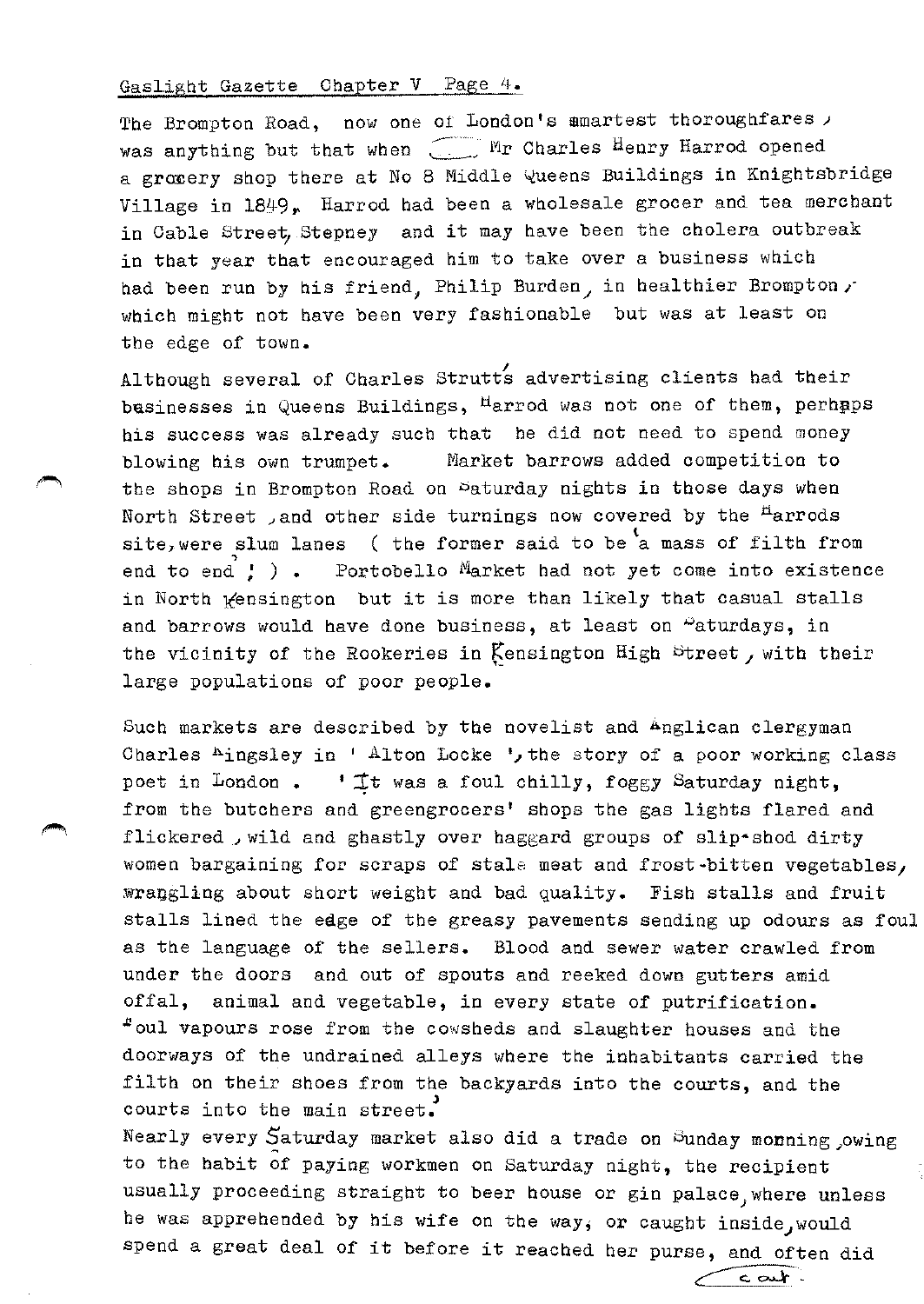Á

not come home until the market was shut. On the Sunday morning the wives and mothers would saivage what they could from his nights carousing and see what was still to offer in the market which would remain open, selling the scraps and rubbish from the night before until driven to close by the local policeman as the church bells began to ring for morning service •

Mayhew's description og the markets was not as grim as  $\sharp$ ingsleys, but then he was a journalist, not a clergyman.  $H$ e gives a certain rowdy glamour to such places ' more the character of a fair than a market ' he says of those in places such as The Cut, where every kind of light from the new gas lamps to flares and candles made the street appear to be on fire. Stalls laden with saucepans, crockery and glass, gaudy tea trays, cheap clothes, vegetables and fruit as well as sideshows, entertainers and patent medicine vendors, and over it all the ceaseless shouts of the traders, from the Buy *'* Buy ' Buy! of the butchers to the'New Herrings Alive!'of the fishmongers.

 $^{\text{H}}$ enry Mayhew collected statistics on amounts spent on food and drink by poor working people, among them the scavenger( a street cleaner) who out of his fifteen shillings a week earnings spent 3s 6d on beer and gin. His food consisted mainly of salt beef, dry bread and pickles and no vegetables of any kind,except perhaps an onion or two a week. The really thirsty trades, such as the coal backers and coal beavers who shifted the coal from the ships to the railway waggons and were paid at the local pub, got through sixteen and a half pints of beer *1* with a pennyworth of gin in each, before breakfast every morning, although Mayhew does concede that they were usually ' an intemperate type of man '. The costermongers were also described as hard drinkers, ' it is not unusual for a costermonger in a good time to spend twelve shillings out of every pound on beer and pleasure ' , but they did eat better, popular food included pies , both meat and fruit, saveloy sausages, and a good Sunday dinner once a week with *'* plenty of taters '•

A large amount of food was sold in the streets/although this was unlikely to have been bought by the more genteel families to whom Strutt would have been directing his~Gazette *',* Among the healthier wares of the street sellers was watercress ( as long as it had not been gathered from polluted streams) and one of the first cries to be heard in the noisy London streets in the morning was ' Fresh water creases. Many of the sellers were ragged children whose ricketty condition made it plain that they seldom partook of their own wares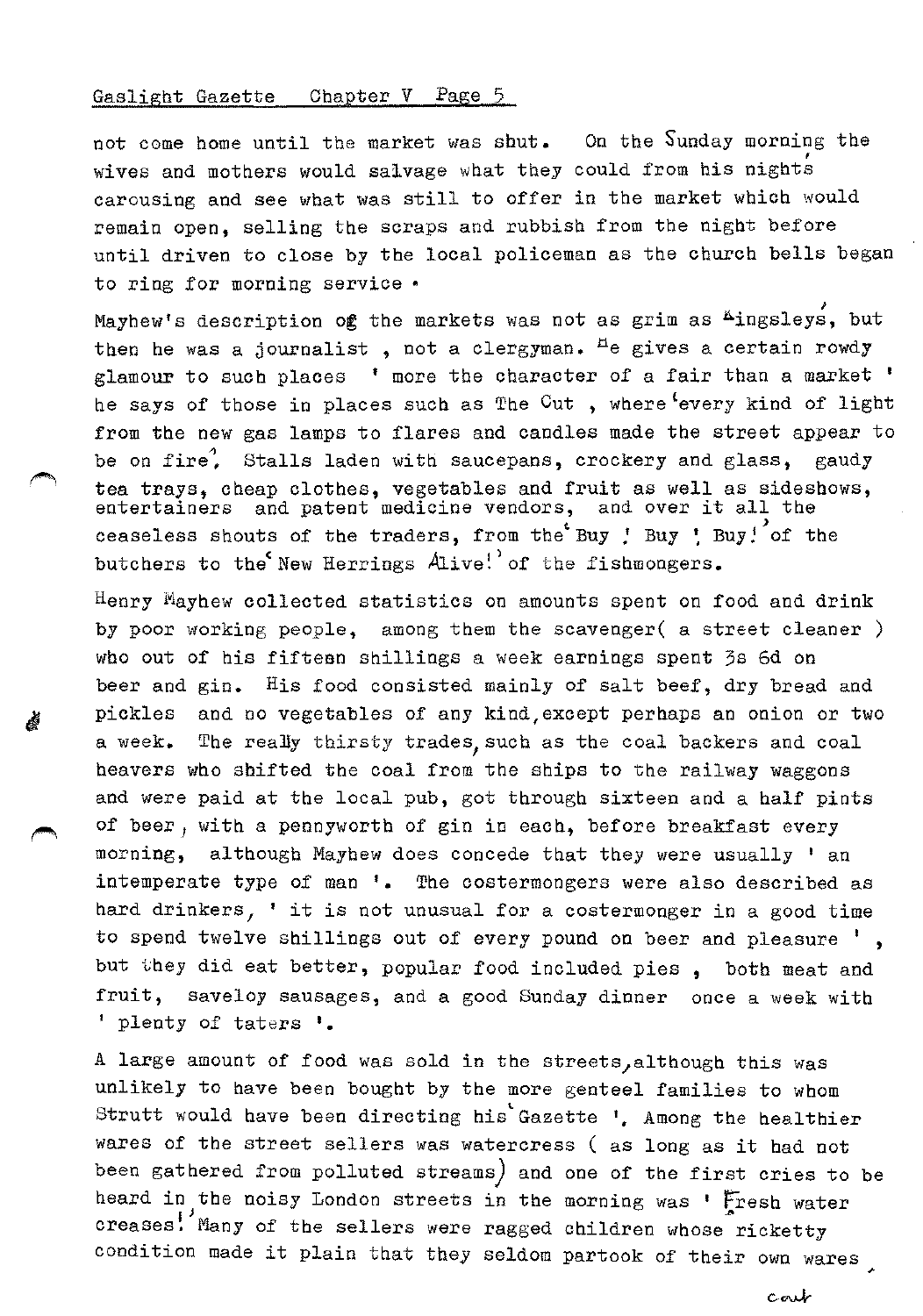Baked potatoes, cooked by a nearby baker were sold from handsome brass-ornamented cans containing a little hot water boiler heated by charcoal. Fruit and meat pies, pieces of plum  $\text{duff}_I$  boiled currant pudding, buns, toffee and cheap sweets and of course whelks winkles and shell fish were all sold in the streets either from pedlars' trays or barrows, mostly in the poorer areas or in markets. Muffins and crumpets were an exception as an upper class trade and a muffin seller told Mayhew that his best customers were the genteel houses • He liked wet days best because there were ladies who did not keep a servant and who bought to save themselves going out. Although Mayhew says that the ringing of the Muffin Man's bell had recently been forbidden by an Act of Parliament  $\mu$ it had been as inoperative as that which forbade the use of a drum by the costermongers and the <sup>1</sup>muffin bell still tinkles along the streets and is rung vigorously in the suburbs ' ( as it was right into the next century ).

Despite the maxim that a woman's place should be in the home, the standards of culinary expertise were generally abyssmal, except in the aristocratic households where lavish entertaining took place, The middle classes were now able to afford servants but as such households were managed by women who had no training in housewifely arts the meals the ' cooks' produced were not likely to be of a very high standard and Mrs Isobella Mary Beeton, and others like her, were to provide as great a social service as many other less homely pioneers in improving standards of domestic living. Earlier in the century, Mrs Rundall, whose Art of Cookery was published in 1806, lamented the scarcity of good butter, toast and coffee. Her book went into countless editions but up to 1833 she received no remuneration for it, although ultimately succeeded in obtaining 2,000 guineas. Eliza Acton produced 1 Modern Cookery for Private Families 1 in the mid 1850s *1* the very title of which indicates the reqdership to whom it was directed, although she may have thought it would help the poor saying ' in our cottages as well as homes of a better order we are guilty of waste '.

Angther writer of cookery books which one feels were not intended for cottagers was Alexis  $\infty$ oyer, a neighbour of Strutts in that his j, Gastromomic Symposium of All <sup>N</sup>ations had been set up at Gore <sup>n</sup>ouse. near the site of the present Albert <sup>n</sup>all during the Great Exhibition. Here he provided lavish menus in exotic and luxurious settings and at vast cost for those who could afford them, a surprising contrast to  $\alpha$ / later claim to fame, that of his pioneer work organising the food and cookery arrangements for the suffering troops in the Crimea, task he carried out with extraordinary flair and enthusiasm,  $f$   $\overline{\bigcirc}$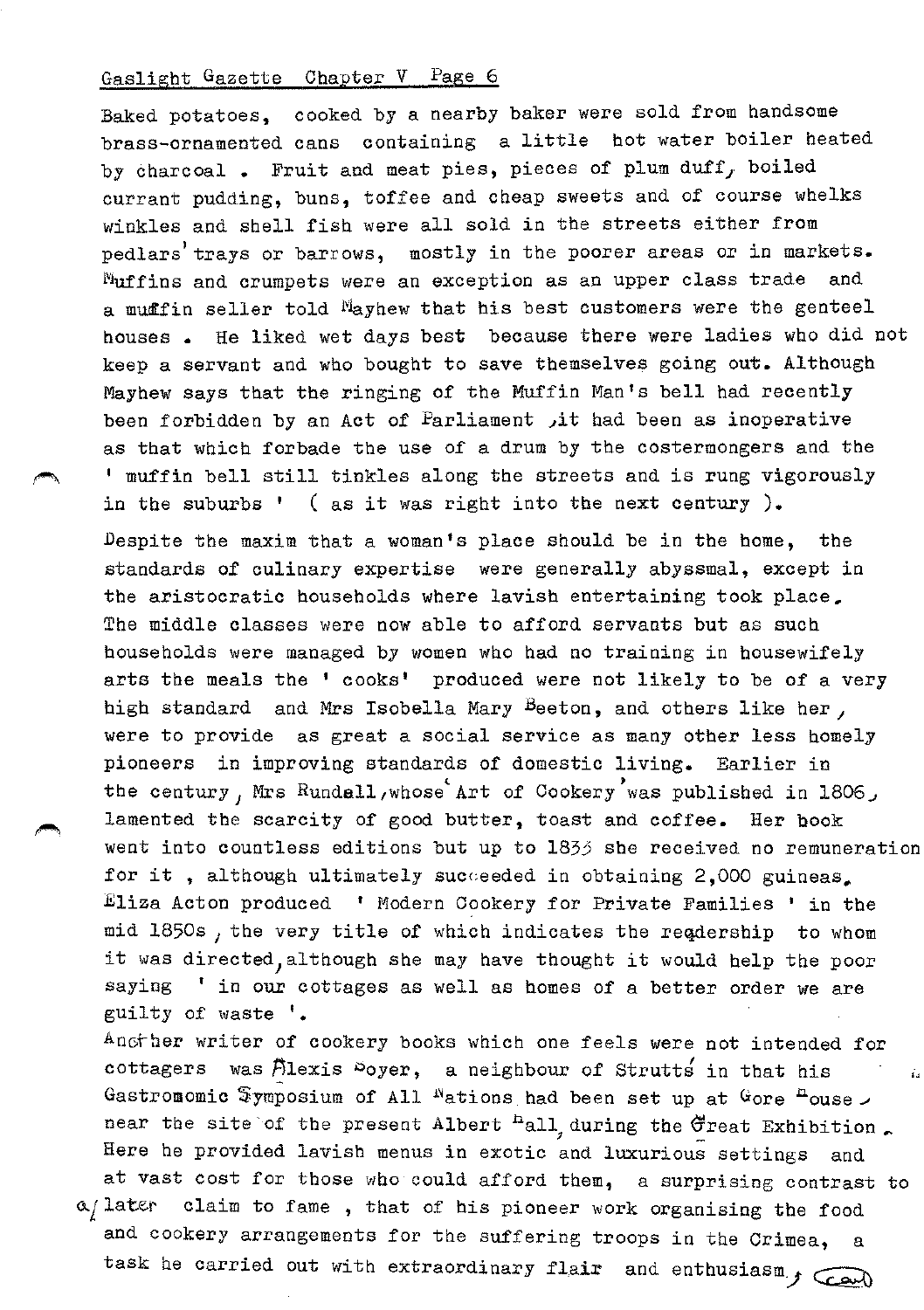$\epsilon$  )

introducing cooking wagons and field stoves. <sup>H</sup>e showed the same zeal in his attempts to improve the standards of working class food so it may be unfair to quote the famous 190 guineas dish which he produced for a banquet hosted by the Lord "ayor of York to ' propitiate the Great Exhibition ', everyone is allowed their publicity stunts !

This incredible dish included in its ingredients turtles, capons, eighteen turkeys, and a number of other fowls, grouse,pheasants, partridges, pidgeons, plovers , woodcocks and quails and six dozen stuffed larks •  $\sqrt{1 - \frac{1}{2}}$ 

Such experts may not have found the <sup>G</sup>azette's recipe for Blancmange very inspiring, although it employed isinglass, much favoured by  $M_{\rm TS}$   $\omega$  eeton. This form of gelatine, obtained from fishes, was used in later years for preserving eggs.  $"rs$  Beetons preference for it over the more common types of gelatine was probably because it was more tasteless than the product made from animal hides. Jellies became enermously popular during the <sup>u</sup>reat Exhibition when they were served in the refreshment rooms. The huge amount of gelatine required to satisfy this new demand ( for jellies had previously only been served at rich mens tables <sup>)</sup> encouraged the anscrupulous to use any old hides such as buffalo to make the glutenous substance, some even resorted to size and glues, so no wonder Mrs  $\beta$ eeton went to great lengths to describe a test which could be carried out to ensure that isinglass ( $'$ which should only be bought from the most reliable dealers) could be tested to distinguish it from the inferior sorts of gelatine from North and Pouth America. '

The Gazette blancmange had to be made by boiling  $\frac{1}{2}$  ounce of isinglass in 16 fluid ounces of milk ( ' the old wine pint ' ) stirring it constantly until it boiled and then simmering until the isinglass dissolved, it was then strained;flavoured and put into moulds.

Apart from the backyard cows, most of the back streets of London greeted the morning with the sounds of crowing cocks, fowls being kept wherever there was a yard or so of space to accommodate them, and the ' "azette had regular advertisements for eggs for hatching ' prize black Spanish birds at 12 shillings a dozen or ' light coloured Cochins or  $\theta$ hinas for six shillings a dozen. A rival supplier offered ' very fine hens and two cocks for sale cheap, of last "ummer's hatches all in good laying order at No 6 toung Street ( where Thackeray had been a neighbour ).

carly.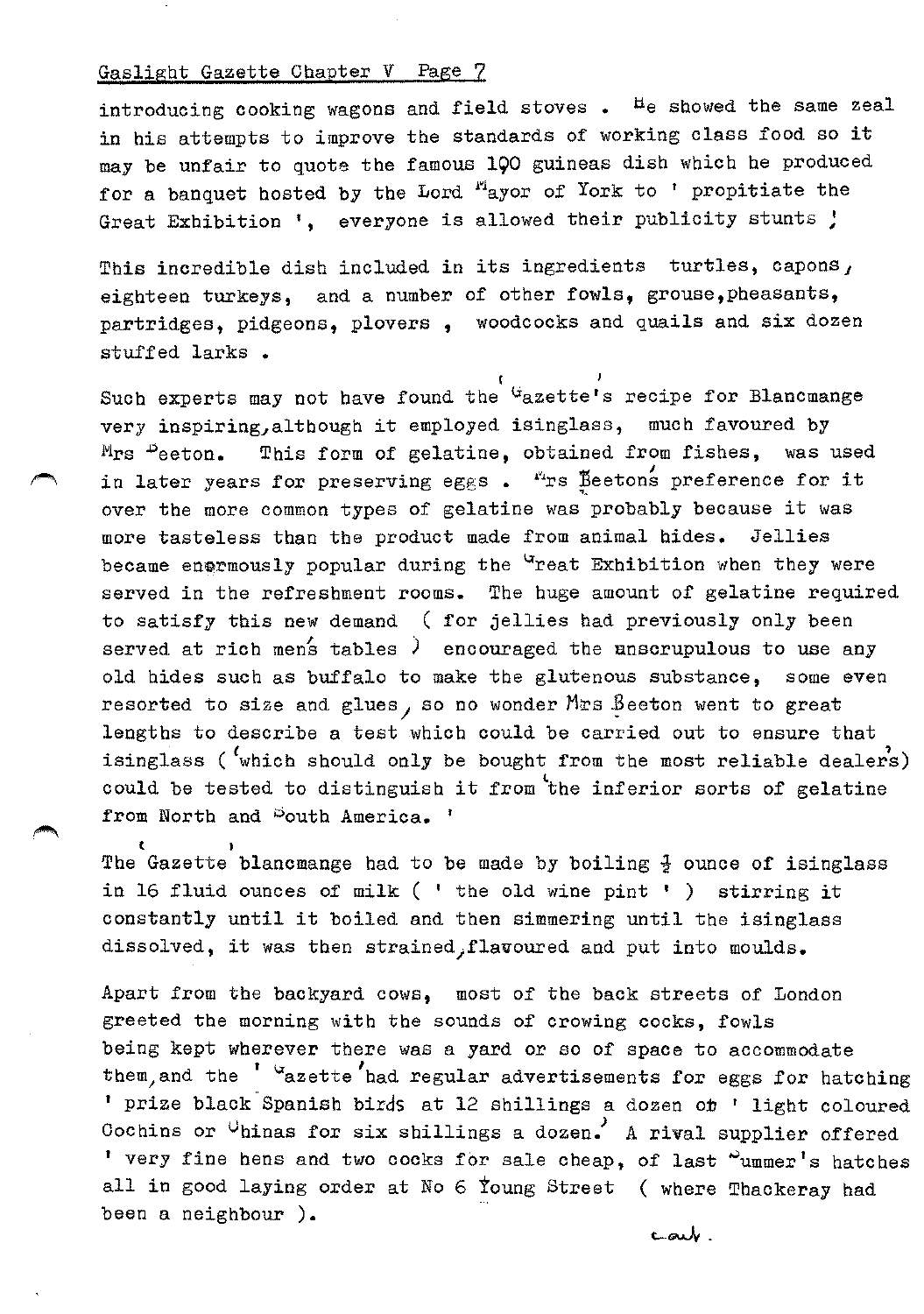The delivery of flour to the home which sounds an uneecessarily cumbersome operation today, 15 explained by the low keeping time of the milled grain, which still contained the nutritious wheat germ, without any preservatives, causing it to go rancid or mouldy, this may also have encouraged even the working classes to prefer the new ' white ' bread . Frewer & Son of Kensington Gravel Pits promised in their Gaxette advert to delwer flour ordered by 7 o'clock, the same evening to town and country households.

Experiments in bottling fruit had been carried out, as so many innovatioms often are, through the need to supply fighting men and since the  $\frac{F}{2}$ rench Navy had been issued with such preserves during the Napoleonic wars both bottling and canning were becoming more commonplace, although the latter could be attended with horrific dangers of food poisoning.

If cooking standards were not very high they have to be seen in the context of the many other household duties which had to be carried out with very basic materials and without any modern aids. In poorer families the mother was probably working a long day outside the home, either in factory, wash house or domestic service, and even middle-class housewives or their servants had to spend much more time on tasks such as building, tending and clearing fires, heating water and washing and ironing with primitive materials, as they did on the preparation of food.

Cooking often had to be done over an open fire on a trivet ( an iron stand which fixed to the front of the grate ) *1* small cooking ranges had a tiny oven and could never have accommodated even a moderately large size joint or bird, even if those who were using them could have afforded such a luxury. At Christmas time, even on Sundays, families took their ' feast ' to the baker to cook ( as in  $'$  The Christmas Carol  $'$  ). In big houses there were complicated contraptions called ' closed ranges ' or Kitcheners /' consisting of several ovens and hot plates, grids and trivets and even a back boiler which had to be filled by hand , to provide hot water. The temperature of all ovens was very difficult to control and needed constant attention if food was not be burned black or served up half raw.

The construction of the railways which used great amounts of coal also enabled the fuel to brought into the cities such as London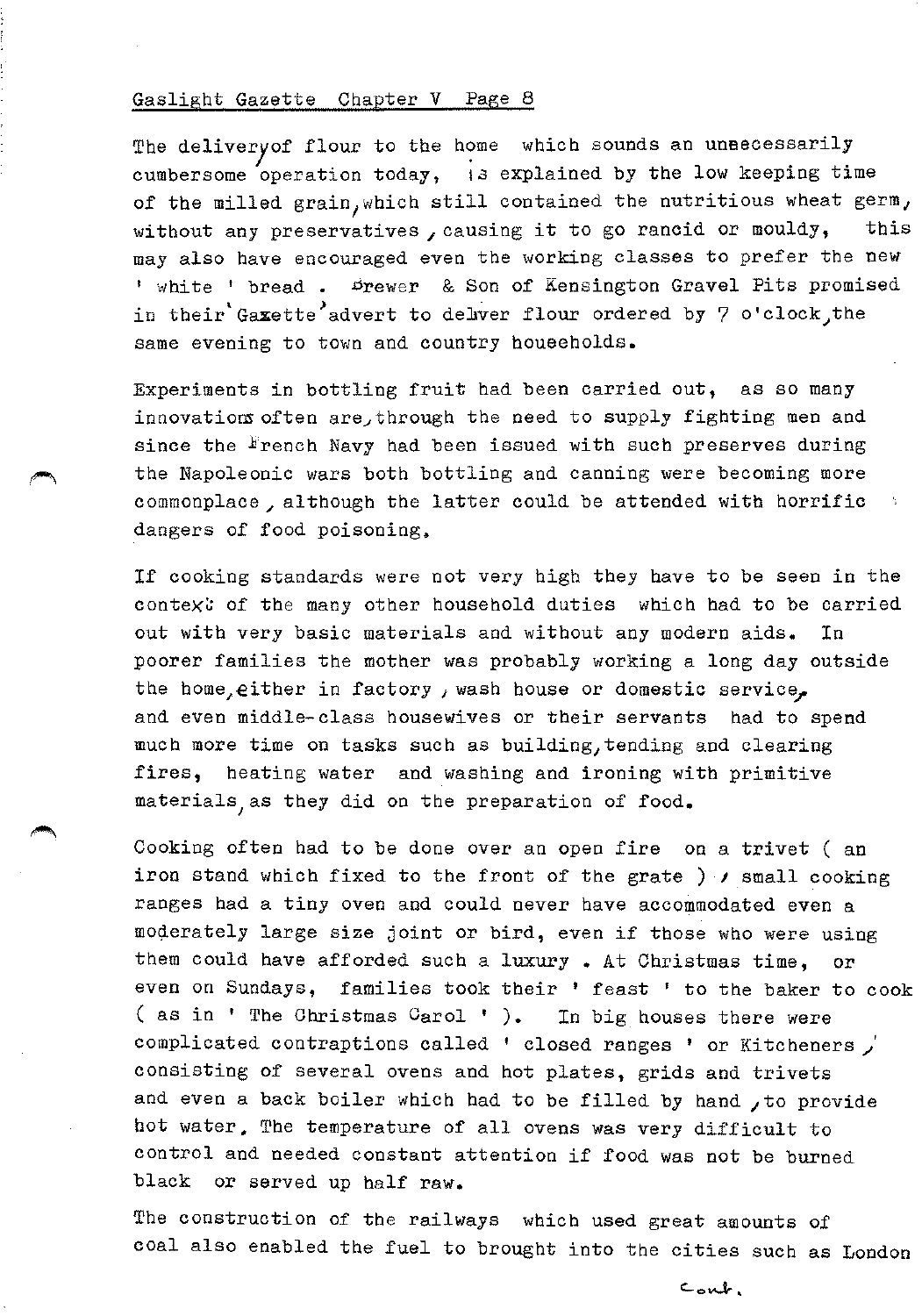and the ' Gazette ' carried numerous advertisements for coals from distant parts such as the Ince Hall Coal and Cannell Company, 'delivered directly from the colleries in Lancashire, Best Wallsend 25 shillings a ton, ready money only, A rival supplier announced that the South Yorkshire Railway now being unconnected with the Great Northern, coals of the district were being  $\mathbf d$ elivered within four miles of Camden or  $A$ ensington stations for  $24$  /- a ton first class.

Gas was now a popular form of lighting in better class houses , at least in the main living rooms, but iron pipes rusted and burners blocked ( incandescant mantalss were not introduced until much later in the century ) the light given was yellow and flickering and explosions were not uncommon. On August 22 1855 Strutt, in his

guise of &' the Iospector ' recorded in his Notebook that a 1 great escape of gas had occurred in the main pipe in the road facing Allen Street and is noticeable by the passengers . This is not only extremely offensive but highly dangerous to health and should be at once rectified by the company. The inhabitants of Phillimore Place should look to the nuisance '.

Every activity in the home had a myriad articles associated with it $\,$ such as the fire, with its coal box, fender, fire irons ( tongs poker and shovel,, oil lamps had to be cleaned and filled and their wicks trimmed almost daily, the mantelshelf was hung with a heavy pelmet of plush or velvet, collecting every possible atom of soot and grime, screens of all sizes helped to prevent draughts, walls were papered ( white wash was for hovels ) but paper hangings were not cheap  $\vee$  about a halfpenny a yard) in the currency of the time and paintwork was usually chocolate brown to compete with the foggy winter atmosphere.

The  $\forall i$ ctorians were in love with cast iron, (they even used it to build churches ) and many homes proudly displayed furniture made of this cheap but solid and incredibly heavy and unsuitable material • A familiar name to twentieth century eyes is also found in the Gazette. that of Heal's, established at 196 Tottenham Court Road ,where they were displaying ' 100 different bedsteads, in iron, brass jappanned wood, polished birch, mahogany, rosewood and walnut. At Queens Buildings, Brompton House,'families furnishing who studied elegance with economy could buy a French polished mahogany Arabia bedstead<br>for three guineas. One of the ' "azette's rare illustrations features a bed, a throne like half-tester whicb was becoming more popular than

 $c_{\alpha\downarrow}$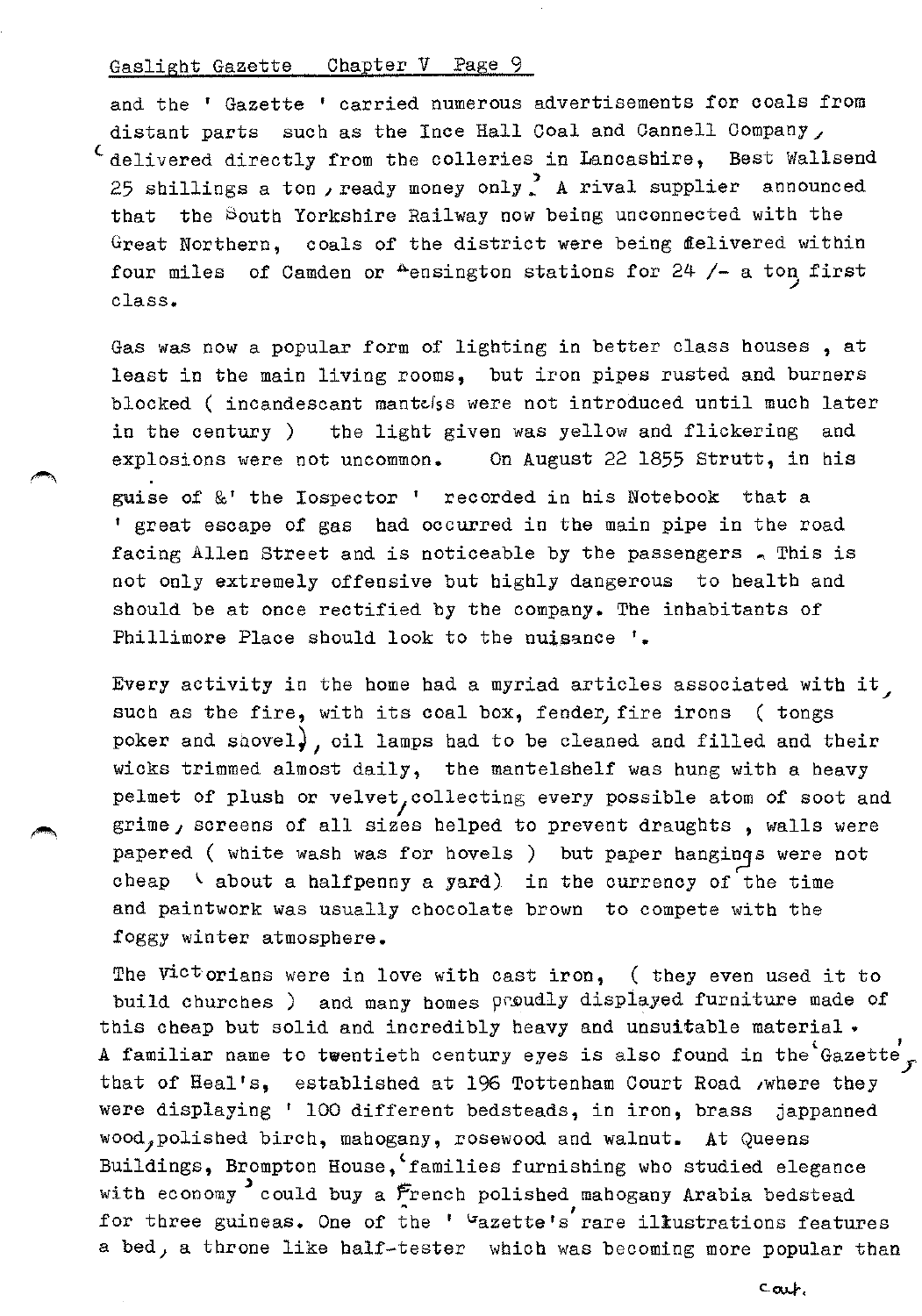the four poster. This consisted of a high back, about eight feet tall from which projected an elaborate canopy, heavily draped and tasselled, with side curtains to keep draughts from the sleepers' shoulders, The footboard was only three or four feet high but lavishly decorated with scrolls and carving, as almost every article was in this decade of ornamentation ad nauseum.

Those with less expensive tastes, or less money, could buy a portable iron bedstead for as little as 9s lld from R. M. Hutchinson & Co at 92 Edgware Road who also sold mahogany dining room chairs for ten shillings and a Rosewood Loo Table ( Loo or Lanterloo was a card game ) for  $\&$  2 .10 s. It is tantalising to think what such items would fetch today in an auction of antiques. Huge seated chairs were needed to accommodate women with the enormous skirts of 1850s fashions, not to mention their equally enormous figures in their later years •

Big is beautiful could have been a Victorian slogan and the bigger was certainly the better when it came to furniture  $\sim$  Sideboards which had once been purely functional, drawered tables to provide a surgace for extra dishes in a dining room, now assumed gigantic proportions to accommodate not only the spare food but all the spare ornaments, covered as was the whole of the rest of this and every room with a variety of ornaments from stuffed birds and animals , wax fruit and flowers, to boxes and containers of all kinds, china and glass. The poor, imitating the rich, followed suit with any little geegaw that could be picked up in a street market or by scavenging.

And all bad to be frequently cleaned, polished, dusted by either housewife or servants. Before the introduction of stainless steel, cutlery had to be cleaned with Roby's plate powder ' guaranteed free from mercurial properties, stone steps needed whitening using hearthstone ( a lump of soft stone and clay dipped in water and spread across the surface, also used for cleaning kitchen hearths ). Laundry would usually be carried out with hard yellow soap but the<sup>t</sup> Gazette did advertise <sup>\*</sup> the new patent washing crystal as used in the Royal Laundry! Sold in penny packets, an extract of Fullers Earth, it was manufactured by W. G. Nixey of 22 Moor Street, Soho, who also made Black  $\downarrow$ ead in solid blocks at a penny, twopence ot fourpence, for polishing grates and ranges. Charles Dickens worked in a blacking factory at Hungerford Bridge when he was only thirteen and his father was in the Marshalsea gaol for debt.  $\sqrt{\text{cont}}$ .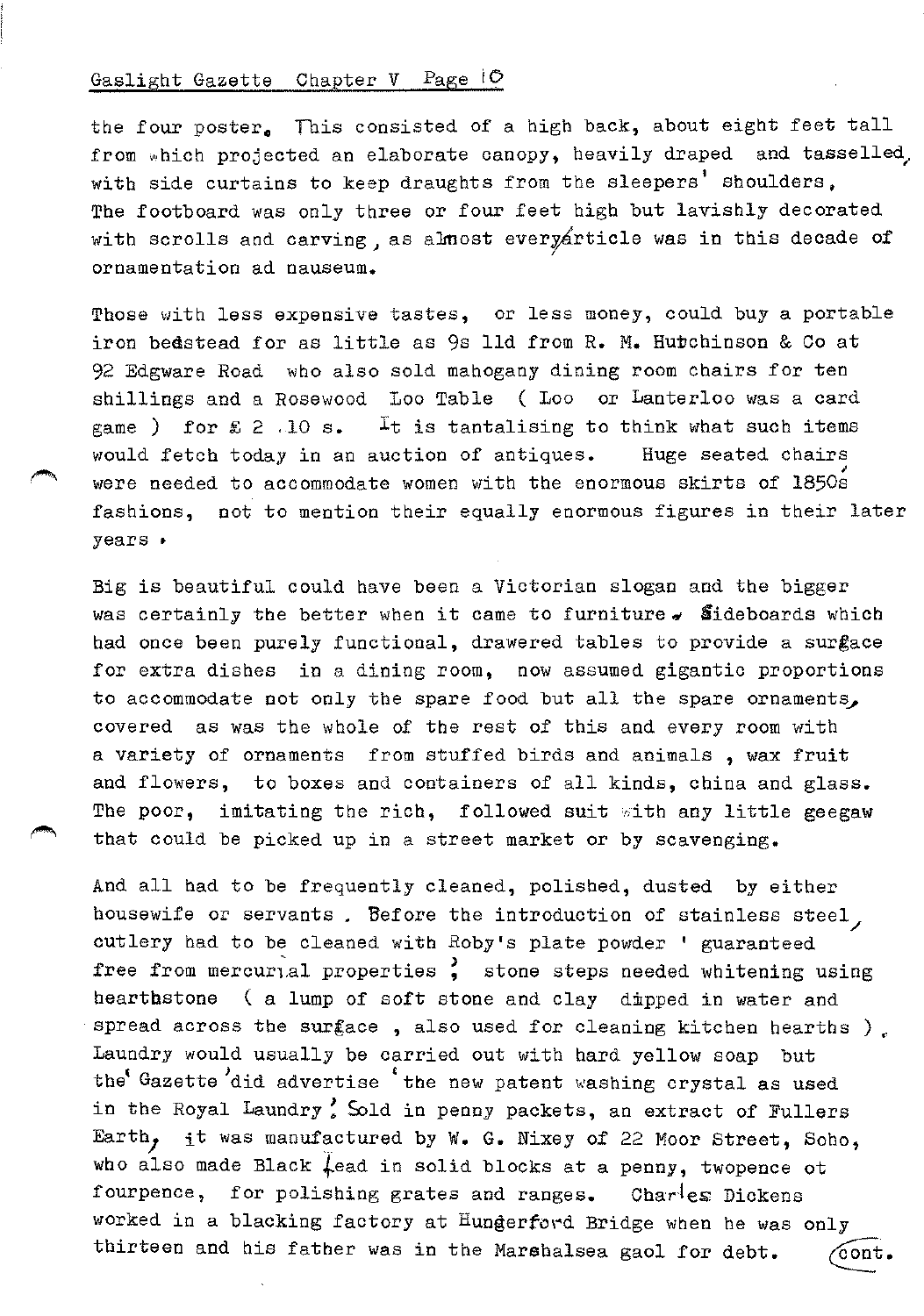This must have been the young Dickens graduation in his education on the slums of London, he had already become familiar with places such as Soho, and Limehouse where he had relatives, to which he added his own explorations in Covent Garden and the Strand and best, or worst of all, Seven Dials  $\frac{c}{c}$  What wild visions of prodigies of wickedness, want and beggary arose in my Mind out of that place he said. But all this experience was as a spectator, now as a boy in a blacking factory he was part of it. The factory was at the foot of Hungerford Stairs , later to be demolished for the biilding of the bridge and Charing Cross »tation. It overlooked the river and was filthy and rat-ridden, stinking of de ay and rotten wood.  $\cdot$  i My work ' he wrote was to cover the pots of paste blacking, first with a piece of oil paper, then with a piece of blue paper and then tie them round with string . At night he went home.... to the prison where the evenings were lightened by the tales his mother would tell him about some of the other debters there.

And debt was a spectre that haunted many Victorian business men at a time when fortunes could be easily be made and lost ,In his <sup>'</sup> Prelude ' Wordsworth described a city shopping centre early in the century as a ' monstrous ant hill, an endless stream of men and moving things, the quick dance of colours, lights and forms, the deafening din, the string of dazzling wares, shop after shop with symbols, blazoned names, and all the tradesmens honours overhead.....  $'$ Those tradesmen did not always have an easy time and the Gazette makes this very plain with numerous advertise. ents for auchous of bankrupt stock and closing down sales, particularly among frapers which had proliferated with the enormous grwwth of the machine-aided cloth weaving industry and mass produced goods. Unfortunate traders unable to obtain tiding-over loans from banks were forced to turn to money lenders who under the current legislation could exavt any interest they were able to squeeze from their desperate clients sometimes as much as 1300 per cent according to a  $P$ trutt editorial in 1855. 'We know public offices are beset by usurers who lend money from week to week to letter carriers, post office and other clerks. We have also noted instances of various charges up to 80 per cent per annum on loans made by persons who act in the capacity of land and house agents.<sup>7</sup>

The success of such money lenders Strutt considered was due to 'the bill passed in 1837 that meant in effect that any amount of interest ~~

./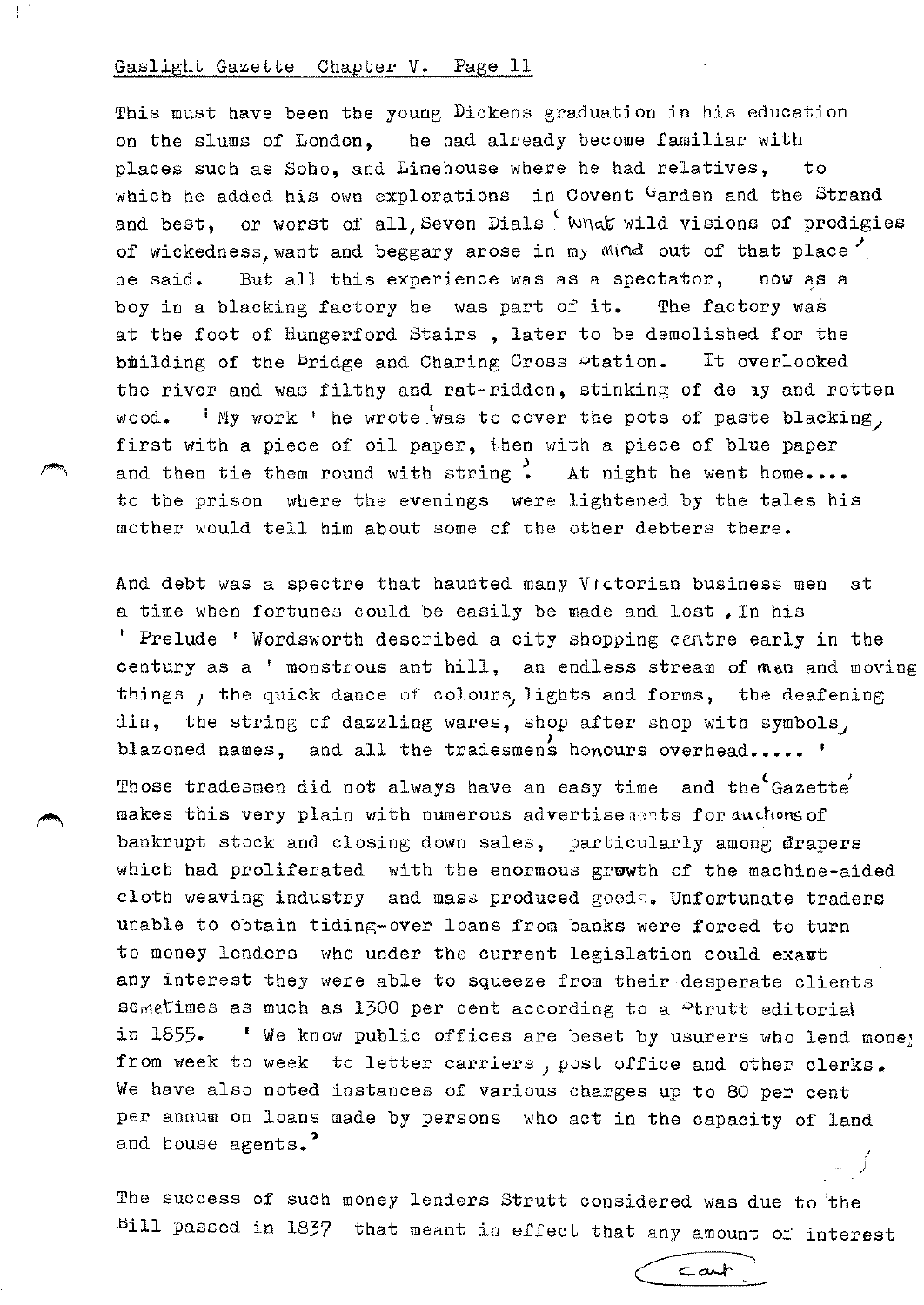could be charged on a Bill of Exchange not having more than 12 months to run, and the banks refused to discount a Bill unless for goods sold or delivered, this system @f banking existed only for the wealthy , he said, and to the exclusion of shop keepers, victuallers and small manufacturers and the working classes generally.

This editorial proved to have an axe to grind the following week with the announcement that a prospectus was being issued for a new loan or banking company, the  $\mu$ ondon Joint Advance Stock Society, which would grant loans firom £ 20 to £100 and cash Bills for traders and other business men who required temporary accommodation, This, said <sup>o</sup>trutt, was a death blow to the ' wretched and remorseless bandetti of usurers who are a disgrace to the City of London '.

Shoppers also faced some hazards, but theirs were physical, apart from the conwded and dirty conditions of the street markets with pick pockets and beggars, even the most salubrious streets could have their dangers, according to an item in the Inspectors Notebook in the  $u$ azette in August 1855 when he reported that the shop shades at Nos 4, 5 and 21 Queens Road, Bayswater were too low. ' Passengers are often debonnetted as they pass by and a gentleman struck his hat against the iron bar and broke it... and his head was nearly broken too...'.

Traders who were proppering could protect their takings by investing in a Ravolving Till patented by  $W_0$ . G. Nixey, of 22 Moor Street, Soho Square  $'$  for the prevention of fraud and error and the detection of base coins. This simply constructed and elegant instrument retained in view simultaneously as many as five consecutive payments each giving conclusive evidence of the identity of the coin. '

A more unusual way to obtain goods of various kinds, with the added attraction of a gamble, were the  $<sup>n</sup>$ affles and Lotteries or as they</sup> were often called ' Distributions '. These could vary from the simple and strightforward raffle for a six years old bay mare to take place on New Years Eve December 31 1853 at The  $G$ eorge, Church Street  $\mathcal{K}$ ensington, with 84 members at five shillings each, to Mr H.J.Hall's Distribution of 300 shares at 7s 6d each for the disposal of a Valuable Swiss varving of the Lord's Supper and 299 other useful articles. This appears to bave been something like a modern tombola, Tbe draw was to take place on Tuesday March 21 1854 at 2 o'clock precisely when the Box containing the share vouchers would be opened· and the subscribers receive their allotments, Persons wishing

بملتف